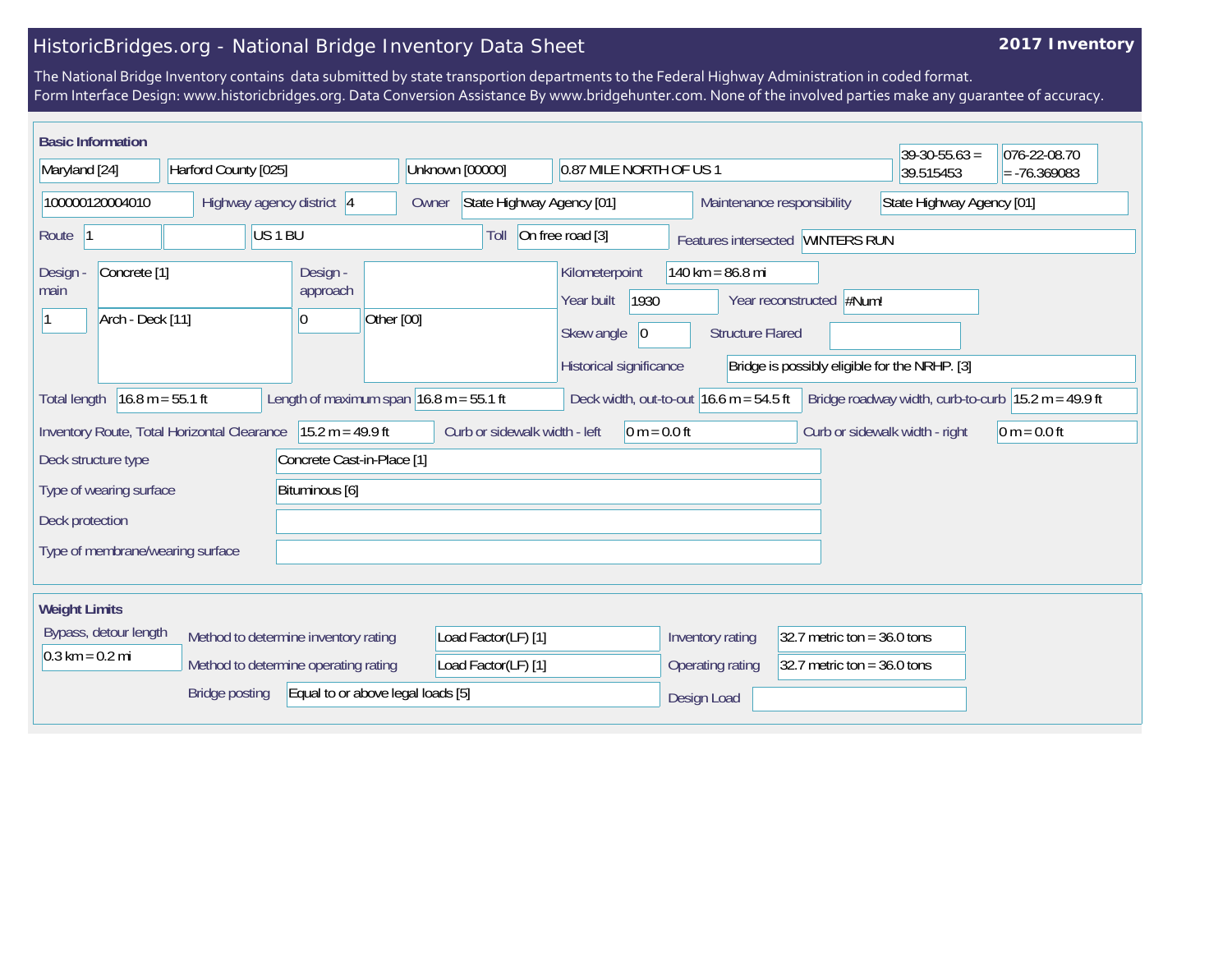| <b>Functional Details</b>                                                                                                             |                                   |                                          |                                                  |                                                       |                      |
|---------------------------------------------------------------------------------------------------------------------------------------|-----------------------------------|------------------------------------------|--------------------------------------------------|-------------------------------------------------------|----------------------|
| 20564<br>Average daily truck traffi 8<br>Average Daily Traffic                                                                        | %                                 | Year 2013                                | Future average daily traffic                     | 24379<br>2026<br>Year                                 |                      |
| Other Principal Arterial (Urban) [14]<br>Road classification                                                                          |                                   | Lanes on structure 4                     |                                                  | Approach roadway width                                | $14 m = 45.9 ft$     |
| Type of service on bridge Highway [1]                                                                                                 |                                   | Direction of traffic 2 - way traffic [2] |                                                  | Bridge median                                         |                      |
| No parallel structure exists. [N]<br>Parallel structure designation                                                                   |                                   |                                          |                                                  |                                                       |                      |
| Type of service under bridge<br>Waterway [5]                                                                                          | Lanes under structure             | 0                                        | Navigation control                               |                                                       |                      |
| $0 = N/A$<br>Navigation vertical clearanc                                                                                             |                                   |                                          | Navigation horizontal clearance $ 0 = N/A $      |                                                       |                      |
| Minimum navigation vertical clearance, vertical lift bridge                                                                           |                                   |                                          |                                                  | Minimum vertical clearance over bridge roadway        | $99.99 m = 328.1 ft$ |
| Minimum lateral underclearance reference feature Feature not a highway or railroad [N]                                                |                                   |                                          |                                                  |                                                       |                      |
| Minimum lateral underclearance on right $ 0 = N/A$                                                                                    |                                   |                                          | Minimum lateral underclearance on left $0 = N/A$ |                                                       |                      |
| Minimum vertical underclearance reference feature Feature not a highway or railroad [N]<br>Minimum Vertical Underclearance $ 0 = N/A$ |                                   |                                          |                                                  |                                                       |                      |
| Appraisal ratings - underclearances N/A [N]                                                                                           |                                   |                                          |                                                  |                                                       |                      |
|                                                                                                                                       |                                   |                                          |                                                  |                                                       |                      |
| <b>Repair and Replacement Plans</b>                                                                                                   |                                   |                                          |                                                  |                                                       |                      |
| Type of work to be performed                                                                                                          | Work done by                      |                                          |                                                  |                                                       |                      |
|                                                                                                                                       | Bridge improvement cost           |                                          |                                                  | Roadway improvement cost                              |                      |
|                                                                                                                                       | Length of structure improvement   |                                          |                                                  | Total project cost                                    |                      |
|                                                                                                                                       | Year of improvement cost estimate |                                          |                                                  |                                                       |                      |
|                                                                                                                                       | Border bridge - state             |                                          |                                                  | Border bridge - percent responsibility of other state |                      |
|                                                                                                                                       | Border bridge - structure number  |                                          |                                                  |                                                       |                      |